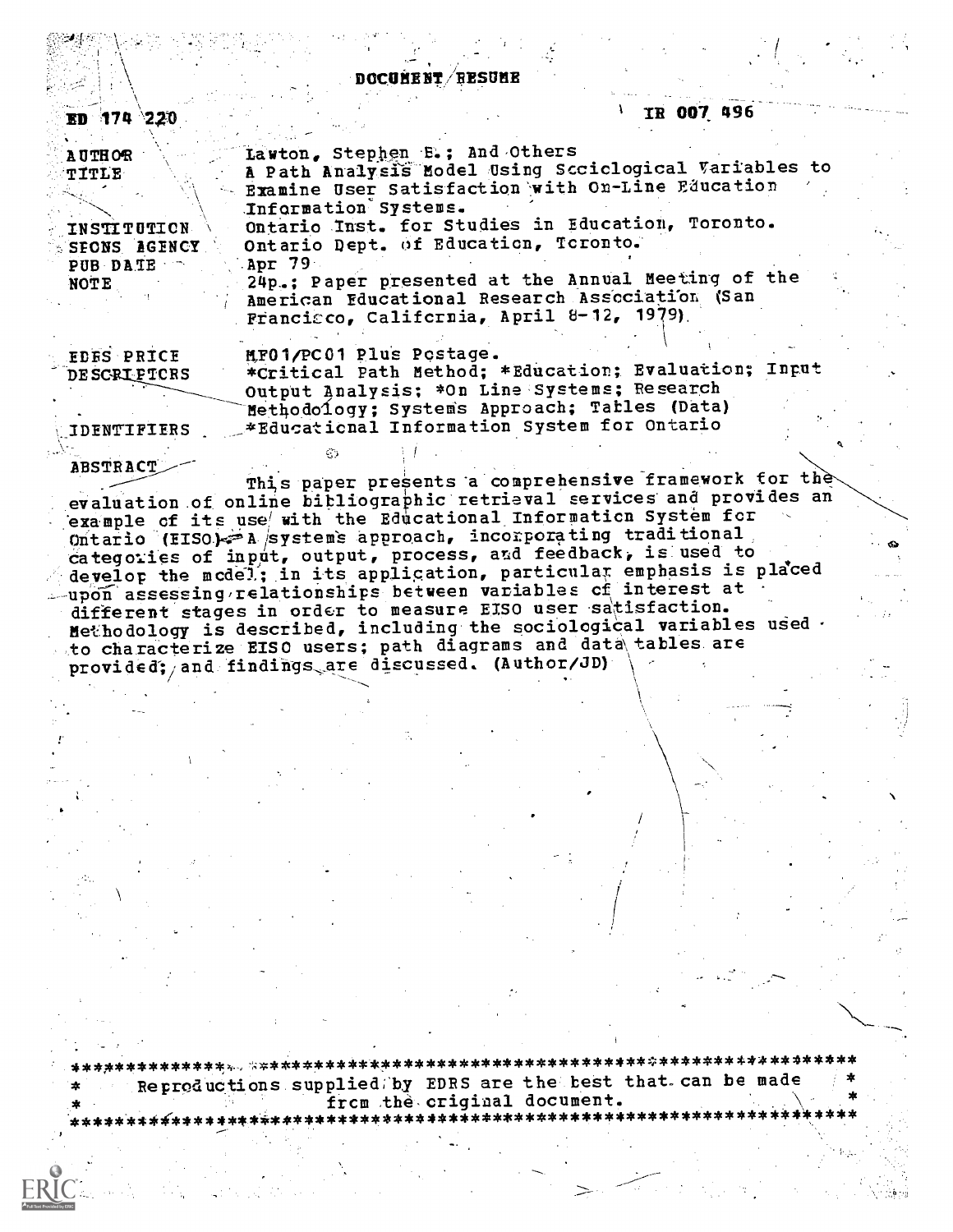#### U.S. DEPARTMENT OF HEALTH, EDUCATION & WELFAR NATIONAL INSTITUTE OF

THIS DOCUMENT HAS BEEN REPRO-<br>COCO EXACTLY AS RECEIVED FROM<br>THE PERSON OR ORGANIZATION ORIGINATION<br>ATING IT POINTS OF VIEW OR OPINIONS<br>STATED DO NOT NECESSARILY REPRE-<br>SENTOFFICIAL NATION OR POLICY. EDUCATION POSITION OR POLICY

A Path Analysis Model Using Sociological Variables to Examine User Satisfaction with On-Line Education Information Systems\*

174220

2646008

 $by<sub>c</sub>$ Stephen B. Lawton Ethel Auster David To

## The Ontario Institute for Studies in Education

"PERMISSION TO REPRODUCE THIS MATERIAL HAS BEEN GRANTED BY

Stephen B. Lawton

TO THE EDUCATIONAL RESOURCES INFORMATION CENTER (ERIC) AND **USERS OF THE ERIC SYSTEM."** 

\*This research funded under contract by the Ministry of Education, Ontario

Paper presented to the Special Interest Group on Research Utilization at the Annual Conference of the American Educational Research Association, San Francisco, California, April 8-12, 1979..

AERA Session No. 33.12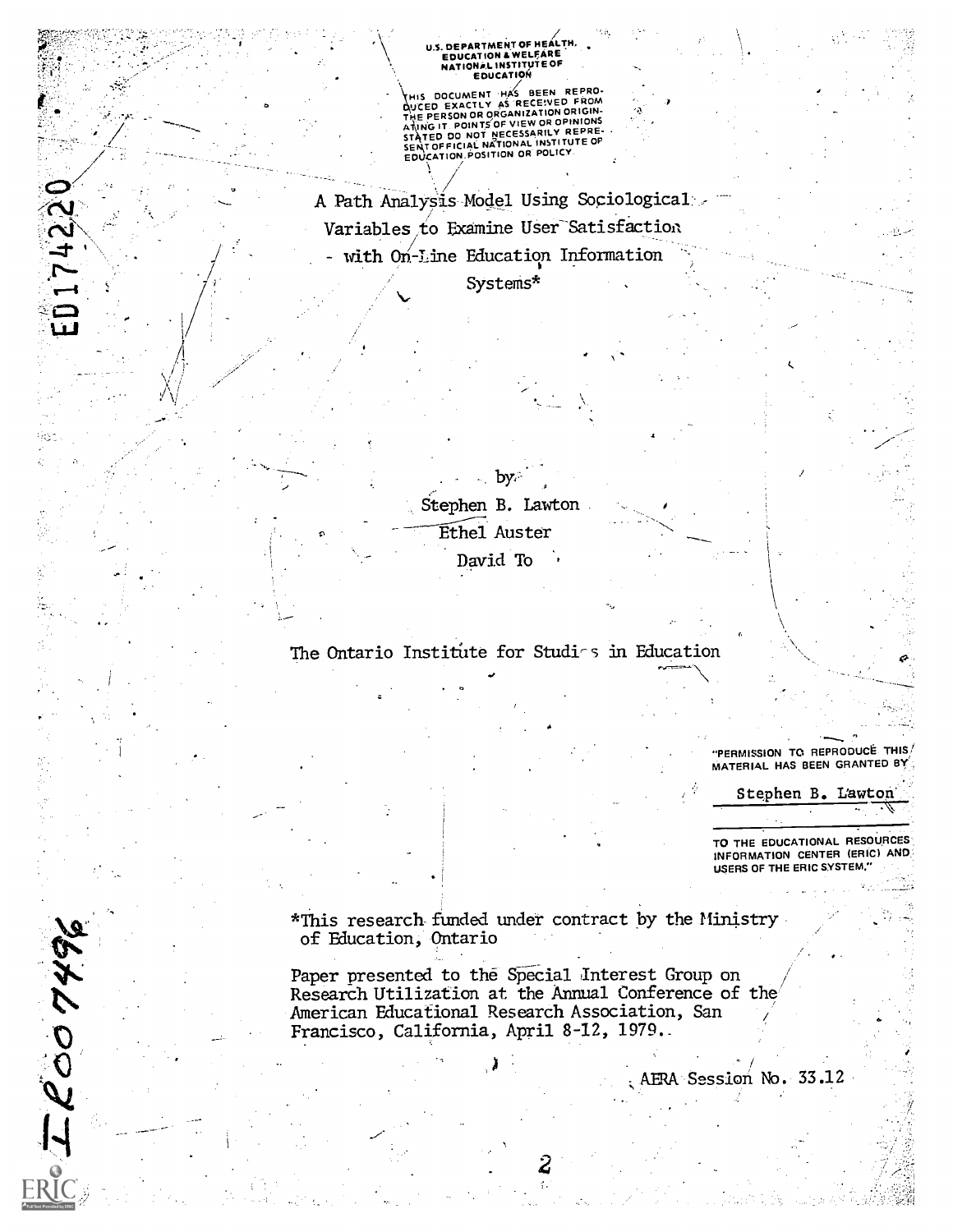A Path Analysis Model Using Sociological-Variables to Examine User Satisfaction with On-Line-Education Information. Systems

Accompanying the widespread introduction of on-line bibliographic retrieval services has been a recognition of the need-for their careful evaluation. Several approaches have been taken to this problem including price-demand analyses (Cooper and DeWath, 1977), organizational studies (Wax, 1976), data-base evaluations (Lancaster,  $1969$ ), and end-users (Brickley and Trohoski, 1974). However, because these studies have taken relatively narrow perspectives, they have failed to assess the interrelationships of various components of the services in question. In order to facilitate this type of analysis, a comprehensive framework for the evaluation of on-line bibliographic retrieval services is needed. The purposes of this paper are to present one such framework, and to provide. an example of its use.

A systems approach was used in developing the framework, incorporating the traditional categories of input, process, output, and feedback. In its application, particular emphasis is placed upon assessing the relationships between variables of interest at different stages, such as  $\epsilon$  input and output, while co $\ell$ trolling for the effects of intervening variables. It is hoped that in achieving a better understanding of such  $\tau$ elationships, those operating search services can make more rational decisions about policies and procedures.

## Systems Framework for Evaluation

In the evaluation framework proposed here, a systems approach is used to describe the cycle of activities that occur whenever an on-line bibliographic retrieval service responds to a user's tequest. In doing so, four basic questions must be answered. What inputs are required? .What processes take place? What outputs are produced? What feedback

ვ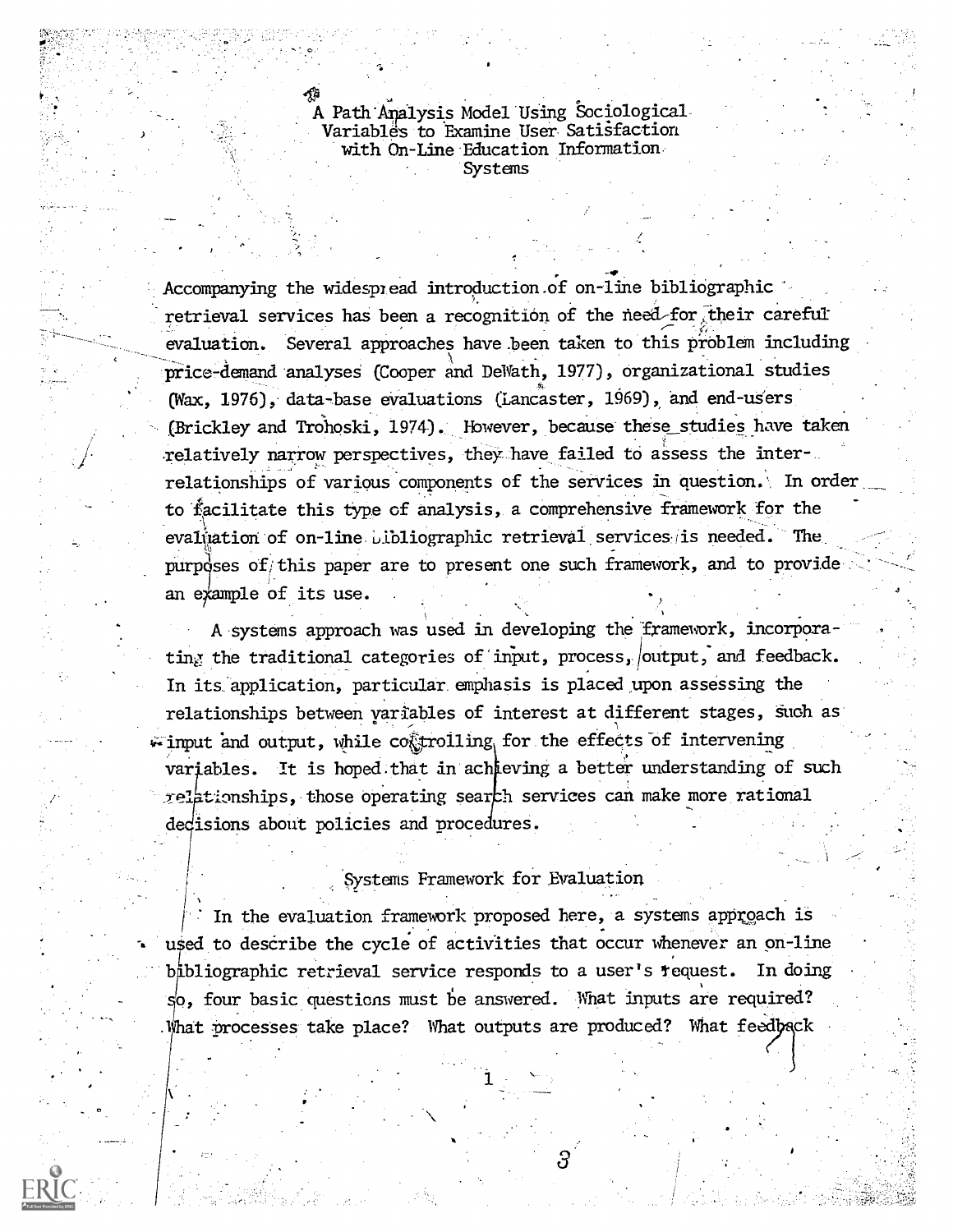occurs at each stage? A description of the sequence of events that occur during a search cycle provides answers to these questions.

The search cycle begins with the submission of a request by a user to the search analyst, a specially trained reference librarian. They then-"negotiate" the question, until it can be restated in' a form that the search analyst can employ' to develop a search strategy that can be used to retrieve relevant citations from appropriate data-bases such as the Educational Resources Information Center (ERIC) or the Ontario Educational Research Information System (ONTERIS) files. The analyst then queries the data-base(s) using a retrieval system such as Lockheed . Information System (LIS)'s DIALCG, System Development Corporation's (SDC)'s ORBIT, or United. Nations Educational-Scientific and Cultural Organization (UNESCO)'s CDS/ISIS. When combinations of terms are  $\sim$ entered, the number of relevant citations and a few sample citations are printed. If the citations are judged to be relevant to the client's question, the complete bibliography is printed offline and mailed to the requestor.

The user, on receipt of the bibliography, reviews its contents and makes a personal assessment of its relevance and thoroughness. As a result, a request for original documents may be made. When these are delivered and read, the search cycle, as we define it, is complete.

Feedback may occur at almost any stage of the search cycle. During question negotiation the search analyst makes inquiries and suggestions about/the search topic, and the user responds. During the retrieval of references, a discovery that an excessive number of sitations have been located, that citations are not relevant to the topic, or that other terms should be used, may cause negotiations to be reopened and the search strategy altered. Even at the' end of the entire cycle, feedback occurs when an informed and satisfied (or uninformed and dissatisfied) user returns an evaluation questionnaire.

This cycle of activities forms the system portrayed in Figure $\lq 1$ . At each stage, three "actors" are involved: the user, the search analyst, and the retrieval system. Each of the three is the referent for a number of variables which describe the characteristics of the search service's inputs, the nature of its processes, and qualities of its outputs.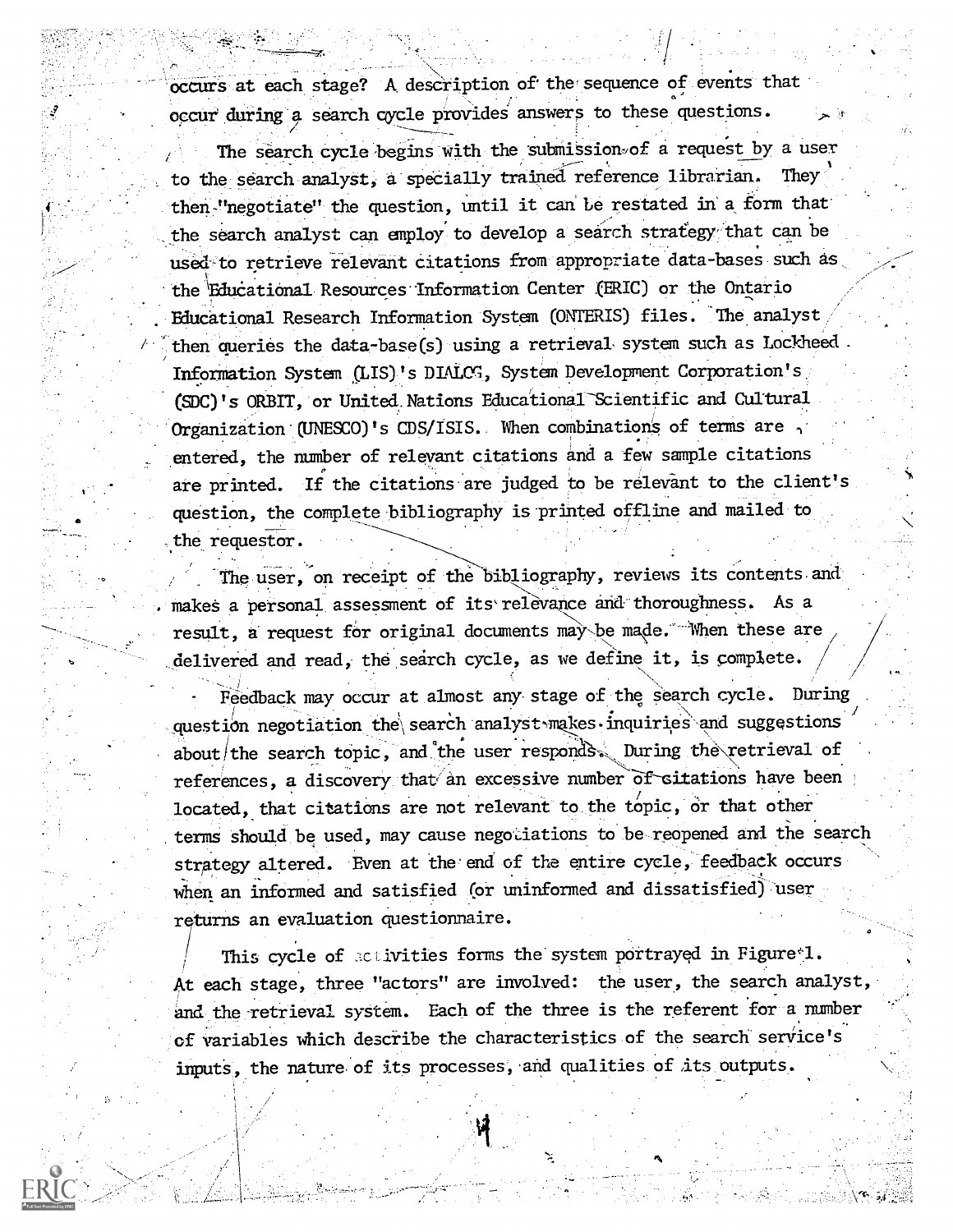

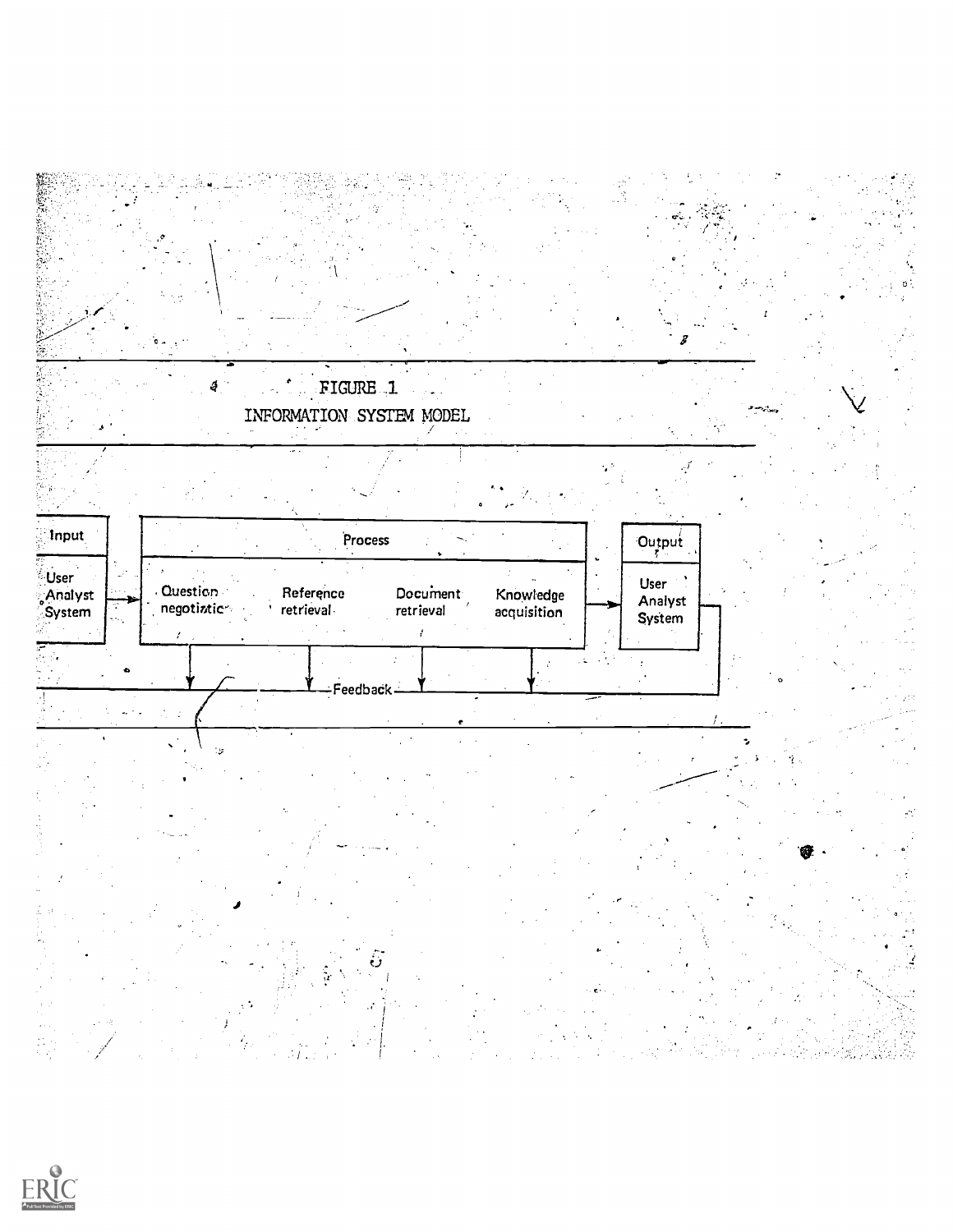This systems framework provides a temporal sequence to events occurring during a search cycle, thereby allowing the evaluator to make reasonable inferences about cause and effect relationships. This is important, since policy. makers must have a realistic-idea Of the ultimate effects of different decisions about inputs and the organization of processing activities. In addition, the framework suggests a categorization scheme for variables according to their roles as measures of inputs, processes, or outputs.

# Application of Model

The remainder of this paper describes the evaluation of one aspect of the Educational Information-System for Ontario (Auster and Lawton, 1976; Lawton and Auster, 1979) using the systems framework portrayal in Figure 1. The purpose of this application is to determine to what extent a client's personal and professional background is related to his or her satisfaction with EISO. This assessment should provide an indication of those identifiable sub-populations of users whose needs are not currently being satisfied as fully as are those of others.

### .Sample

\_

The population for this study is the universe of all 371 searches requested from EISO between May 1, 1976 and April 30, 1977. Though some data were available on all searches, the present analysis was restricted to those which had been run on ERIC and for which the requestor had returned an evaluation questionnaire. The total number was 148 (40% of all searches), but missing responses on some variables .result in a smaller number being used for some analyses.

Virtually all searches were placed by users from the professional education.community in Ontario, which EISO was designed to serve. In general, 40% of EISO's users were from school boards, 40% were from 0ISE, 10% from other universities and faculties of education, and 10% miscellaneous. Approximately 30% of the users reported that they were engaged in administration, 17% in teaching, 12% in research, 18% in. graduate study, 7% /in librarianship, and 14% other.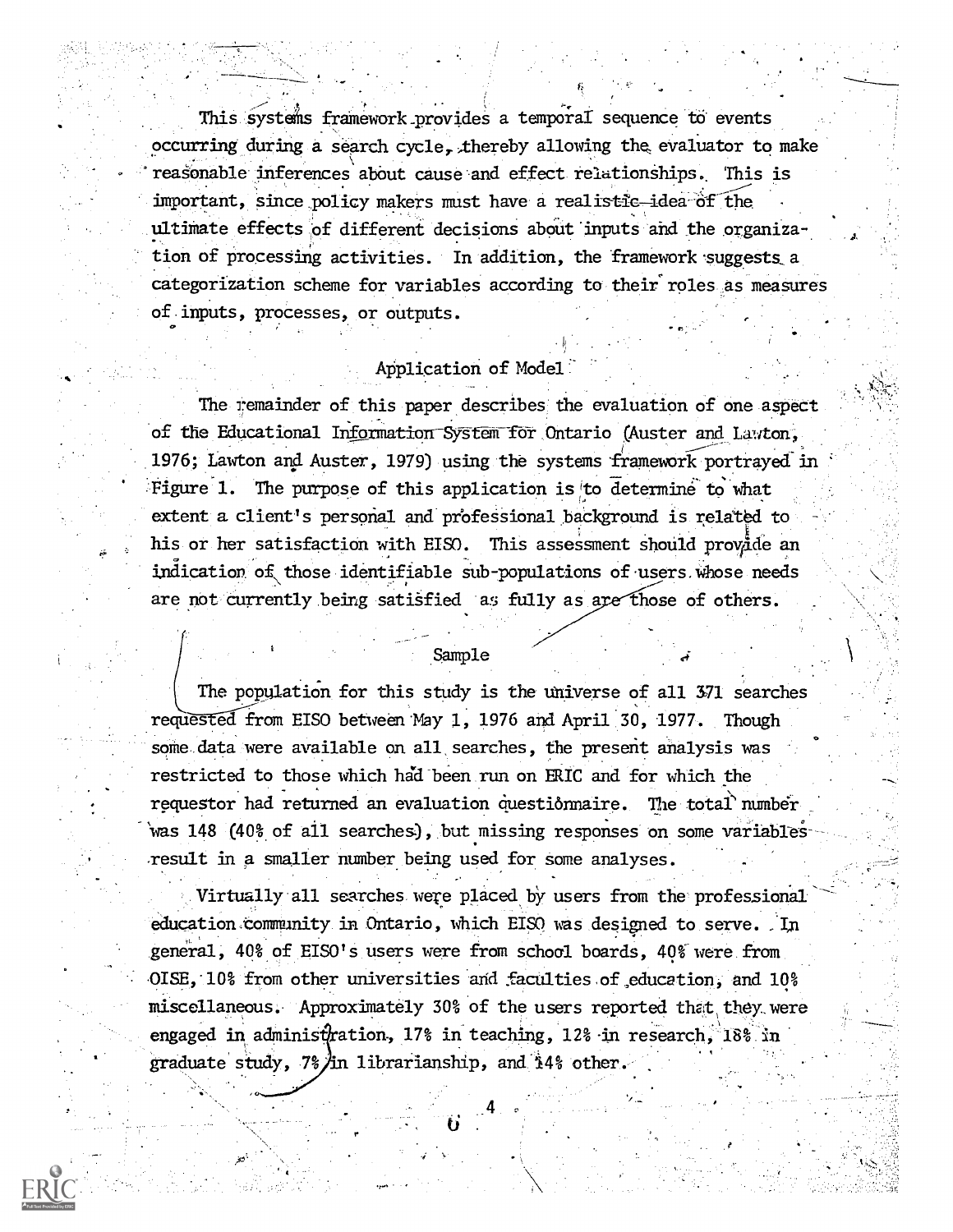### Methodology

Path analysis was selected to analyze the relationships among input, process, and output variables because it provides a method of testing the validity of causal inferences for pairs of variables while controlling for the effects of other variables (Nie, 1975, pp. 383-397). In addition, path diagrams provide heuristic portrayals of systems relationships which are well suited to th6-systems framework used to organize<sub>g</sub>the variables in this study. \_

The analytic technique used in this investigation follows the practices advocated by Goldberger (1970). In particular, the path -coefficients presented here are the standardized regression coefficients resulting from regression of the dependent variable in question on those variables directly affecting it, and those alone. In cases where there is but one predecessor variable, the path coefficient is identical to the zero-order correlation coefficient; in other cases it is equivalent to, the partial correlation coefficient of the dependent Variable on the standardized predecessor variable controlling for other variables directly affecting the dependent variable.

The amount of unexplained variance in any dependent variable  $X_i$ is assumed to be accounted for by hypothetical "error" variables denoted by  $e_i$ . The correlation between  $e_i$  and  $X_i$  is equal to  $\sqrt{1-R^2}$  where  $R^2$ is the multiple correlation between  $X_{n}$  and all the predecessor variables directly affecting it.

Not all relationships for which no causal inferences are plausible may be omitted. 'Second, relationships between exogenous variables (portrayed at the left of the path diagram) are typically unanalyzed, though they are sometimes controlled for if they are considered to interact with one another. Finally, correlations among the e<sub>r</sub> are assumed to be zero and remain unanalyzed.

Path analysis requires three principal assumptions which may or may not be valid. 'First, all relationships are assumed to be linear; second, relationships are assumed to be additive; and third, it is assumed no interactions (i.e., multiplicative effects) exist-among variables. As well, some authors would hold that the variables are assumed to be measured on a ratio steep with some fixed unit of measure.

.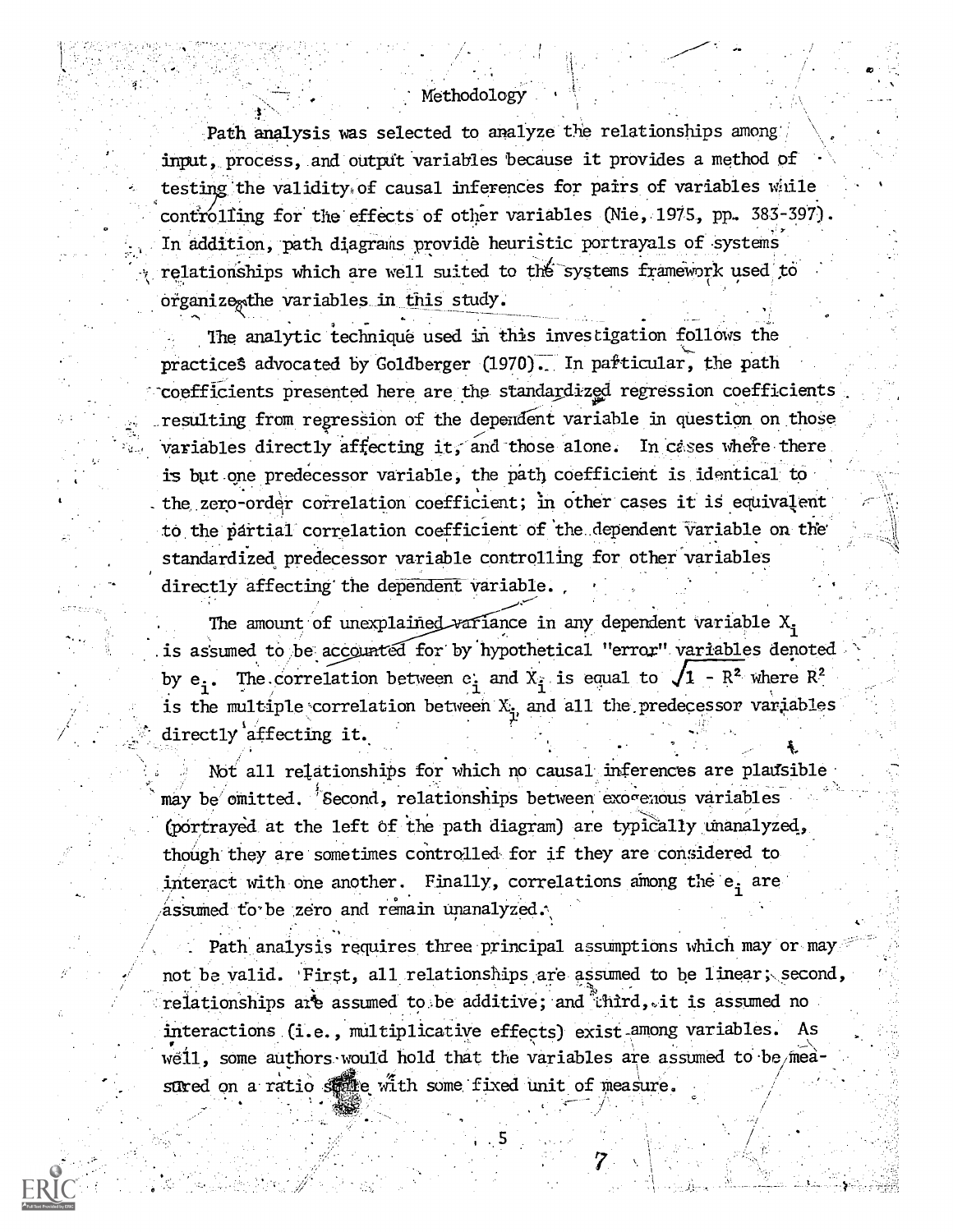For the dichotomous variables, such as sex, and those measured in standard units of measure, such as the turn-around time, none of the assumptions would be violated. Those measured on Likert scales, such as  $\bigcup$ satisfaction, may violate assumptions as to linearity and unitary ; measurement. However, because monotonic, if  $m\phi t$  linear, relations are expected for all relationships involving these variables, violation of the first assumption would, at worst, cause the relationships to be  $underest$ imated.

# Collection. of Data

1.

. The major sources of data used in these evaluations were a User. Evaluation Questionnaire and a Data Sheet completed by the search analyst. In all, 131 different variables were regularly collected for each search that was completed. Selection of these items was guided by key concepts in .the disciplines of sociology, psychology and econornics. Most were drawn' from the literature of previous evaluation studies but only those that were defensible measures of roles, status, knowledge, opinion, cost, price or demand were included. Where gaps appeared, additional items were developed.

# Measurement of Variables

'Description's of the items used to measure the variables included. in the analysis which focuses on the influence of the sociological background of clients on their level of sat; faction are listed in Table 1.

The first five variables in Table 1 are input variables related to the backgrounds of clients. All are dichotomies coded 1 or 0. LOCATIONrefers to the location of the organization in which the user was employed or enrolled as a student. SEX<sup>2</sup>needs no explanation. ORGANIZN is the organization in which the user was employed or enrolled as a student. The PURPOSE of the search refers, to the use made of the search, whether it was for professional or academic purposes. PROFROLE indicates the user was in an administrative or non-administrative professional position.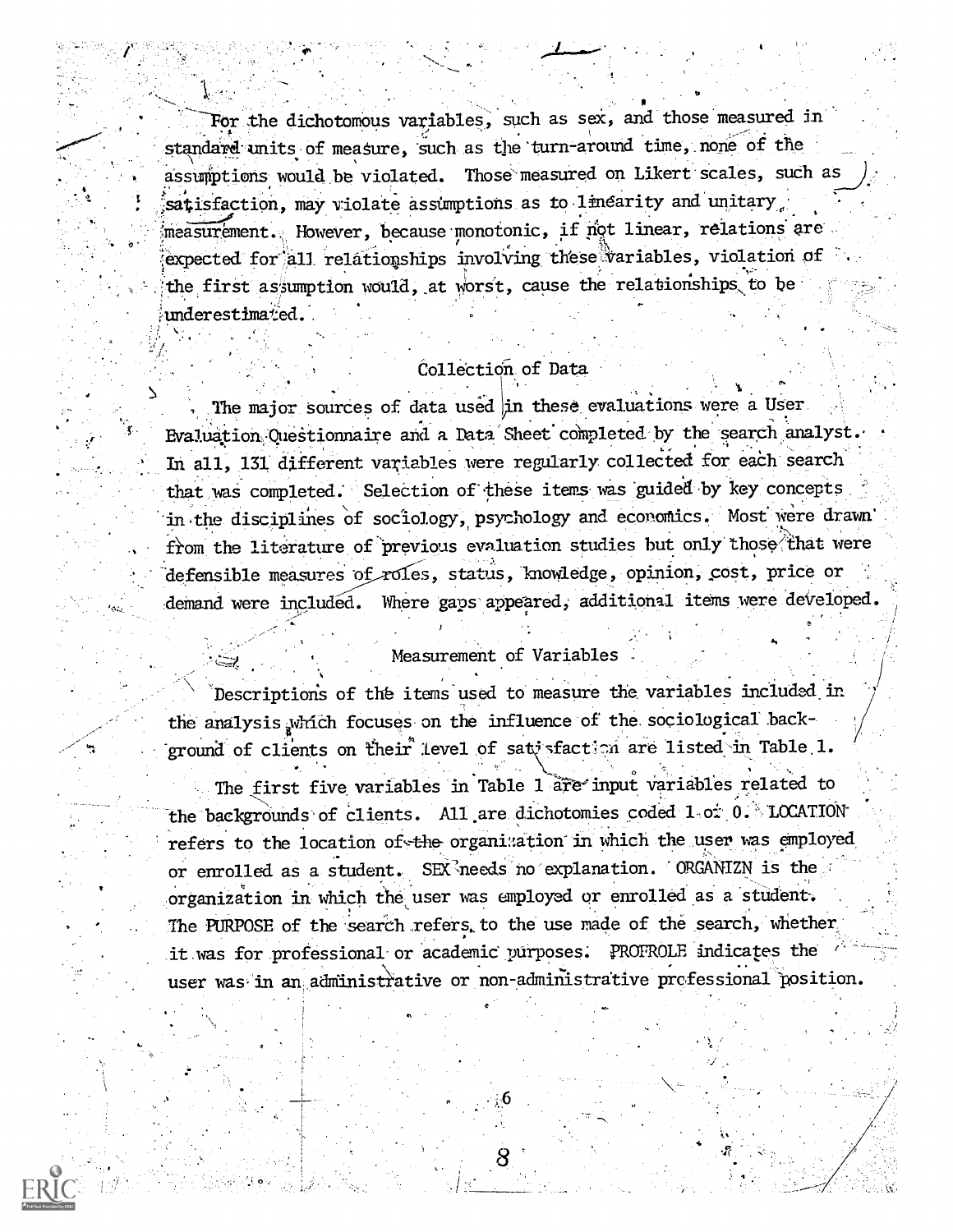# VARIABLES USED IN EVALUATION OF USER'S BACKGROUND AND LEVEL OF SATISFACTION

 $\mathbb{R}$ 

网络地面的 医神经病

TABLE 1

| Variable <sup>†</sup> |                     | Item Description and Coding                             |              |  |
|-----------------------|---------------------|---------------------------------------------------------|--------------|--|
| Number                | Name                | Description                                             | Coding       |  |
|                       | LOCATION            | Metropolitan Toronto                                    | 1            |  |
|                       |                     | Outside Metro Toronto                                   |              |  |
| 2                     | $SEX$ .             | Female                                                  |              |  |
|                       |                     | Male                                                    |              |  |
|                       | <b>ORGANIZN</b>     | Student or staff of OISE                                |              |  |
|                       |                     | Non-OISE.                                               |              |  |
|                       | PURPOSE             | Purpose of search:                                      |              |  |
|                       |                     | Non-academic                                            | Þ            |  |
|                       |                     | Academic                                                | O            |  |
| 5 <sub>1</sub>        | PROFROLE.           | Professional role:                                      |              |  |
|                       |                     | Administrative                                          |              |  |
|                       |                     | Non-administrative                                      | $\mathbf{0}$ |  |
| 6                     | <b>SYSTEM</b>       | Search system used:                                     |              |  |
|                       |                     | SDC ORBIT                                               |              |  |
|                       |                     | , LIS DIALOG                                            |              |  |
|                       | SATIS6 <sup>3</sup> | Overall satisfaction                                    |              |  |
| 8                     | SATIS1              | Satisfaction with publicity<br>materials and directions |              |  |
| 9                     | SATIS2              | Satisfaction with convenience<br>and helpfulness        |              |  |
| 10 <sub>1</sub>       | SATIS3              | Satisfaction with timeliness<br>of service              |              |  |
| 11                    | SATIS4              | Satisfaction with quality of<br>technology              |              |  |
| 12 <sub>1</sub>       | <b>SATIS5</b>       | Satisfaction with value of<br>bibliography              |              |  |

Tvariables 1 chrough 4 and 6 are recorded by search analyst on data<br>sheets. Variables 5 and 7 through 12 indicated by client on User Evaluation Questionnaire. V.

See Table 2. for complete list of satisfaction  $i$ /ems and construction of subscales.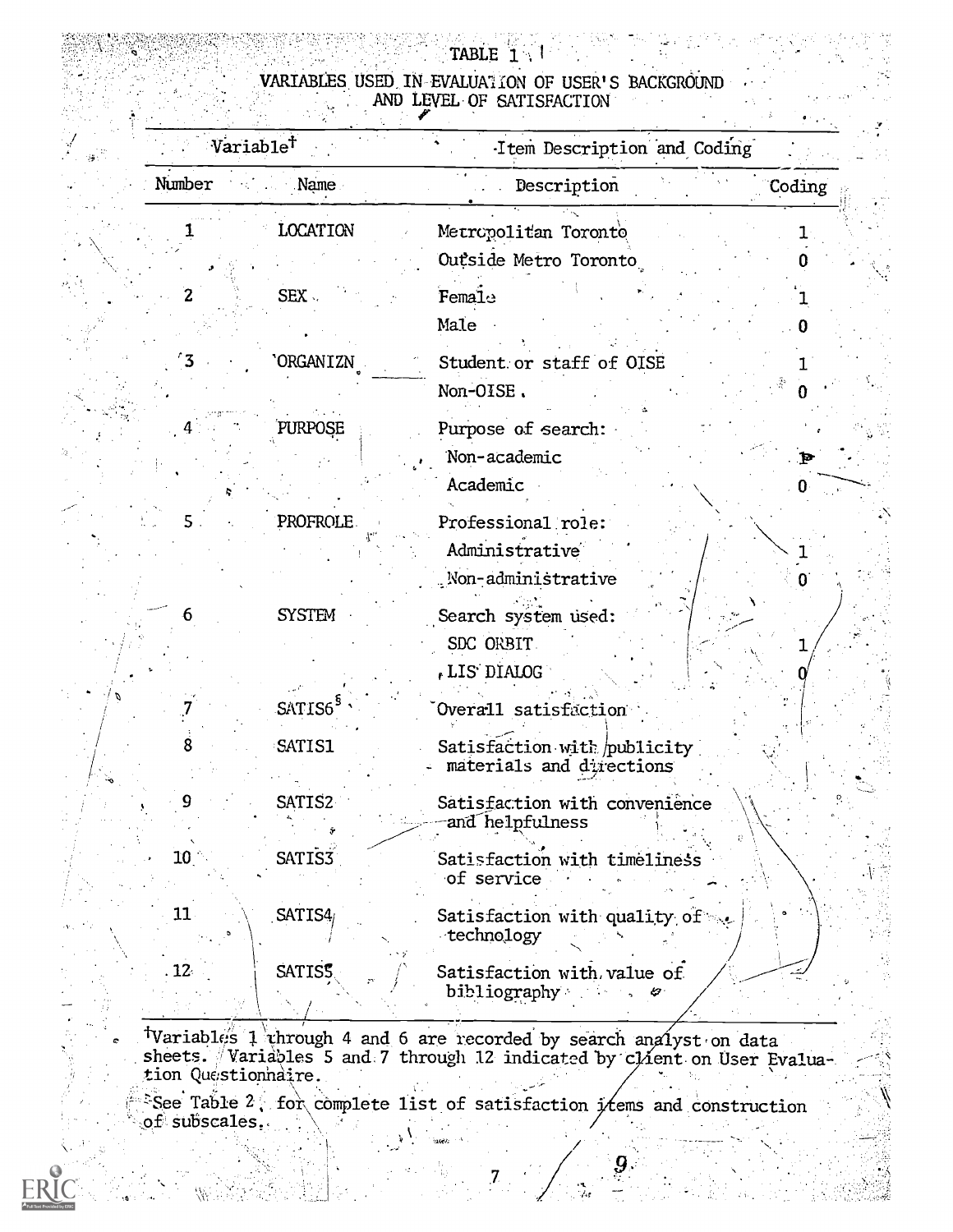The final input variable, SYSTFM, refers to the computer search  $\ldots$ service that was used in executing the search:  $/$  SEC ORBIT or LIS DIALOG. Although this variable is a system rather than user input, it was included in the analysis because differences between the two influenced the selection of the system used in conducting searches. In particular, the direct mail service provided by SDC, which allows the computer-produced bibliography to be sent directly to the client from SDC, meant that this service might be , preferred for users located some distance from Toronto.

User satisfaction with various aspects of the Search service were measured-by five subscales (SATIS1 to SATIS5) consisting of scales that included satisfaction with publicity materials and directions (SATISI), with convenience and helpfulness (SATIS2), with timeliness of service  $\sqrt{2}$  , where  $\frac{1}{2}$ (SATIS3), with the quality of the bibliography (SATISS).

Individual items used in constructing subscales are reported in. Table 2 and include those used in the scale used to measure overall satisfaction (SATIS6). The latter scale used five items selected from the subscales; not all items were included because many clients had not been exposed to all aspects of the service and therefore had failed to respond to some items. Instead, only those items referring to matters. to which all clients had been exposed were included in the scale.

Reliability coefficients for the  $\sin x$  scales were .80, .62, .78, .27, 79, and .80 respectively. Overall, these coefficients are sufficiently high for the scales to be used in assessing the satisfaction of EISO's users with the service.

The fact that all input variables are dichotomies calls for special care in interpreting correlation or path coefficients between, these and other variables. For example, a positive correlation between location and organization would imply that use's from Metro Toronto (coded.1) tend to be associated with OISE (also coded 1), whereas those from outsine Toronto (coded 0) tend to be associated with other institutions (also  $\sim$ coded 0). Where the second variable is continuous, as in the case of satisfaction, a positive correlation implies high satisfaction is associated with the trait coded 1 and low satisfaction with the trait coded 0. In the case of the relationship between, say, location and satisfaction, a positive correlation would imply that users from Metro Toronto (coded 11 were more satisfied than those from outside Toronto (coded 0).

 $\mathbf{v} = \mathbf{v}$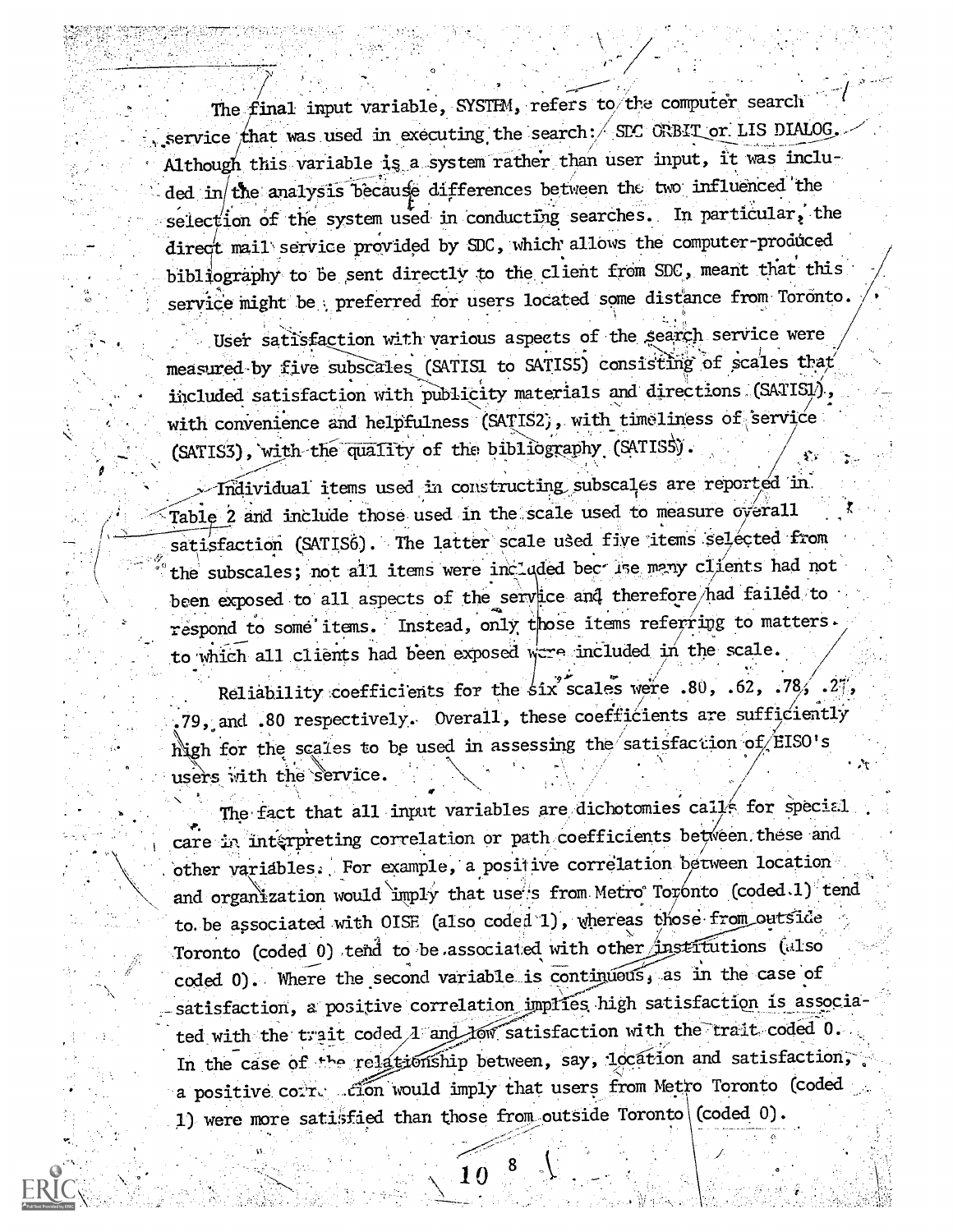# TABLE 2 ITEMS USED IN SIX SATISFACTION SUBSCALES

Question: Please indicate your satisfaction with the following elements of your EISO search.

SATIS1 - Publicity Material and Directions

- Convenience of arrangements and adequacy of directions  $a^{n^s}$
- Accuracy and comprehensiveness of publicity materials b.
- Adequacy of directions for ordering materials ċ.

SATIS2 - Convenience and Helpfulness

- Convenience of arrangements and adequacy of direction a.
- Helpfulness of search analyst b.

SATIS3 - Timeliness of Service,

- Time taken to deliver bibliography  $a.$
- Time taken to deliver materials from EQRS. b.
- Time taken to deliver materials from EISO ç.

SATIS4 - Quality of Technology

- Length of bibliography a:
- Readability of microfiche copies
- Availability of microfiche readers
- SATIS5 Value of Bibliography and Materials
	- Bibliography itself  $a.$
	- b. Materials located via bibliography
- SATIS6 Overall Satisfaction  $1a$ ,  $2b$ ,  $3a$ ,  $4a$ ,  $5a$

Note: Scale scores were adjusted for the number of items by dividing total scale scores by the number of items. Scale: Low = 1;  $\dim = 2$ ; high = 3.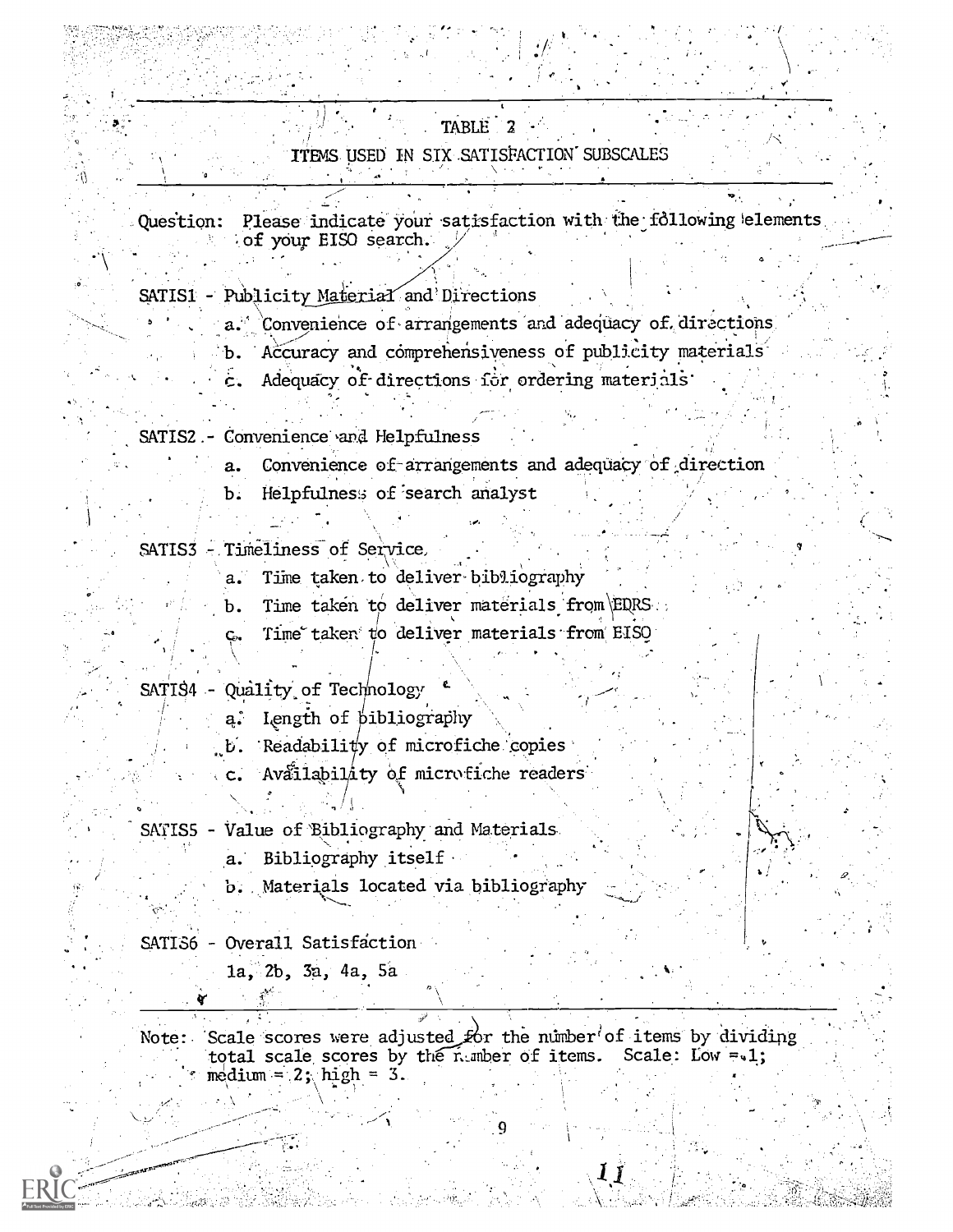## Sociological Input Model (

Who are EISO's users and how does their identity affect their levels of satisfaction with the service? As suggested above, these are important questions which reflect the success of the service in achieving its coals. By implication, if one kind of client is less satisfied than another, changes in the service might be necessary in order to raise their level of satisfaction,

The question as to the users' identities is answered here in terms of the two sociological concepts noted earlier, role and status, We view these as characteristics that clients bring with them to their encounter with the search service, and as such represent imputs to the system. Since status is itself in large part an attribute associated with a given role, it is difficult to measure these two aspects separately. Most of the variables we have selected reflect, to one degree or another, both the role and status of the individual client.

Description of Model

. The image guiding the selection of sociological variables to characterize EISO's users was that of a professional educator working or studying at some location in Ontaric. The user's geographic location (LOCATION) and sex (SEX) were viewed as two background variables of possible importance. Location is a factor of considerable policy importance since one of  $EISQ'$ s major purposes is to make the resources, of a major research. library available to educators throughout the province. To be sure, eurrent limitations of automated retrieval systems make this a distant goal, yet the quick retrieval of both references and original documents in RIE, CIJE, and ONTFRIS does provide access to a large and important body of knowledge. While the sex of a client is not, in and of itself, of primary importance, it is a factor known to be related to the role of professional educators; in particular, relatively few women currently hold administrative positions within Ontario's educational system. Thus, sex was viewed as a background variable that should be controlled.

A client's organization (ORGANIZN), professional role (PROFROLE) and purpose in conducting the search (PURPOSE) were viewed as the major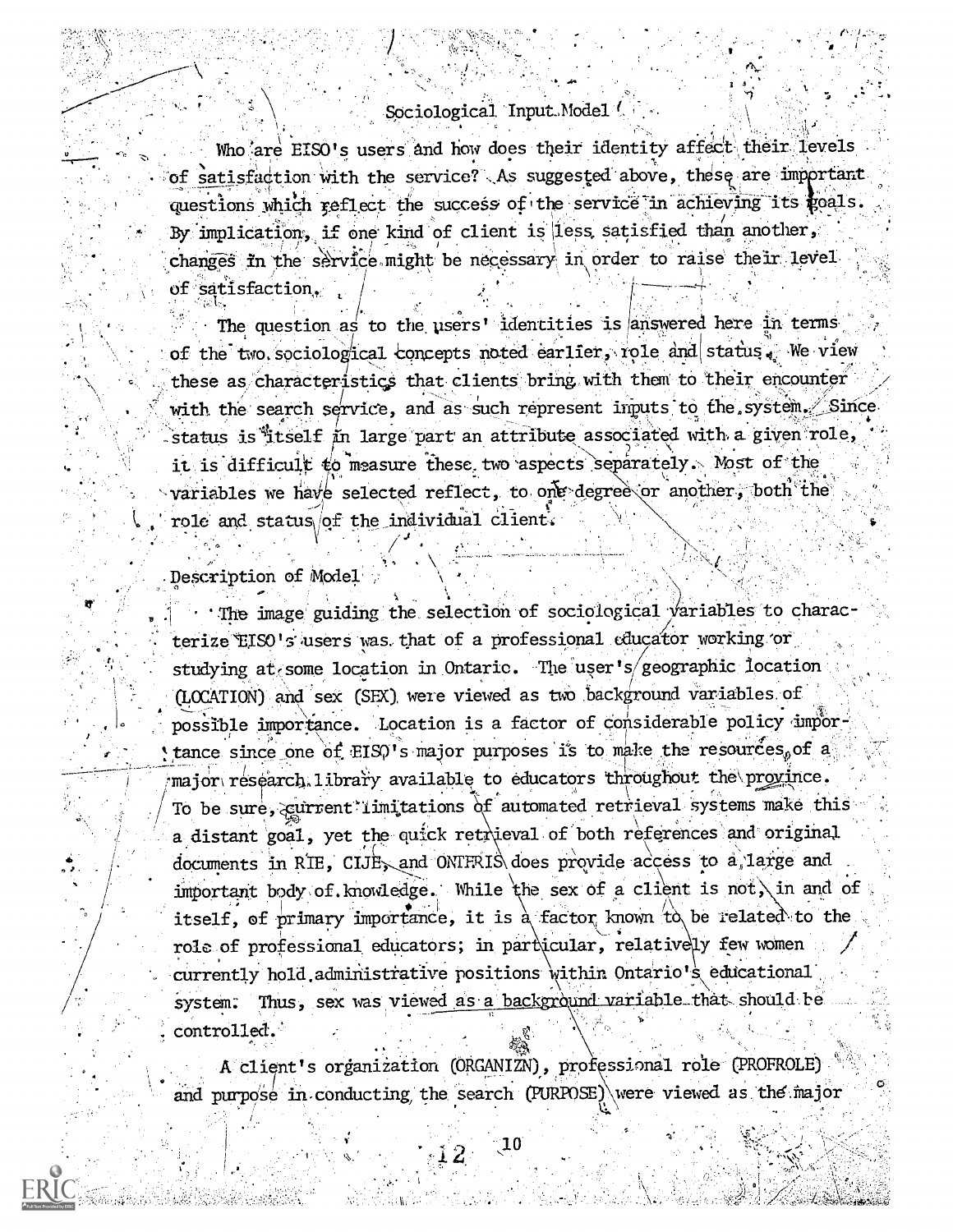characteristics defining his or her role. Though the coding scheme used in this analysis greatly simplifies the original categorization scheme, we originally determined whether or not a user was in any one of 29 different types of organizations or units; e.g., preschool, public school board, separate school board, private. school, College of Applied Arts and Technology, faculty of education, etc. Professional roles were classified into 14 categories; e.g., administration or supervision, teaching, pupil personnel services, research, etc. Finally, the purpose of the search, which we saw as all objective in large part determined by the individual's organization and role; was initially placed in one of eleven categories; e.g., keeping abreast of the field, class assignment, preparation of a bibliography, curriculum development,\ etc.

To illustrate the connection among PROFROLE, ORGANIZN; and PURPOSE, consider two typical users. One might be a full-time graduate student at a faculty of education conducting a literature search for a class assignment; the other might be a senior administrator in a public , school board seeking information about curriculum guidelines.

variable, this characteristic (SYSTFM) is included as a factor of Another input variable related to the service's activities is the  $\sim$ parficular search system used (SOC's or LIS's). While not a sociological possible importance because one of the systems  $SDC$ , offers the capability of mailing bibliographic output directly to the client. For those clients in remote locations, therefore, SDC may be a preferred service in terms of their satisfaction with the service's turnaround time.

Finally, the output variable of interest is satisfaction, which was measured by 12 items relative to five distinct aspects of the service: publicity materials and directions (SATIS1), convenience and helpfulness (SATIS2), timeliness of service (SATIS3), quality of technology (SATIS4),  $\,$ and value of the bibliography (SATIS5). A subscale of six items was also derived to measure overall satisfaction (SATIS6):.

Organizing the variables described above into a formal path model results in the diagram pictured in Figure 2. LOCATION and SEX are background variables whose relationship to one another remains unanalyzed, but whose effects on other variables are considered. Location may affect

 $\mathbf{11}$ 

.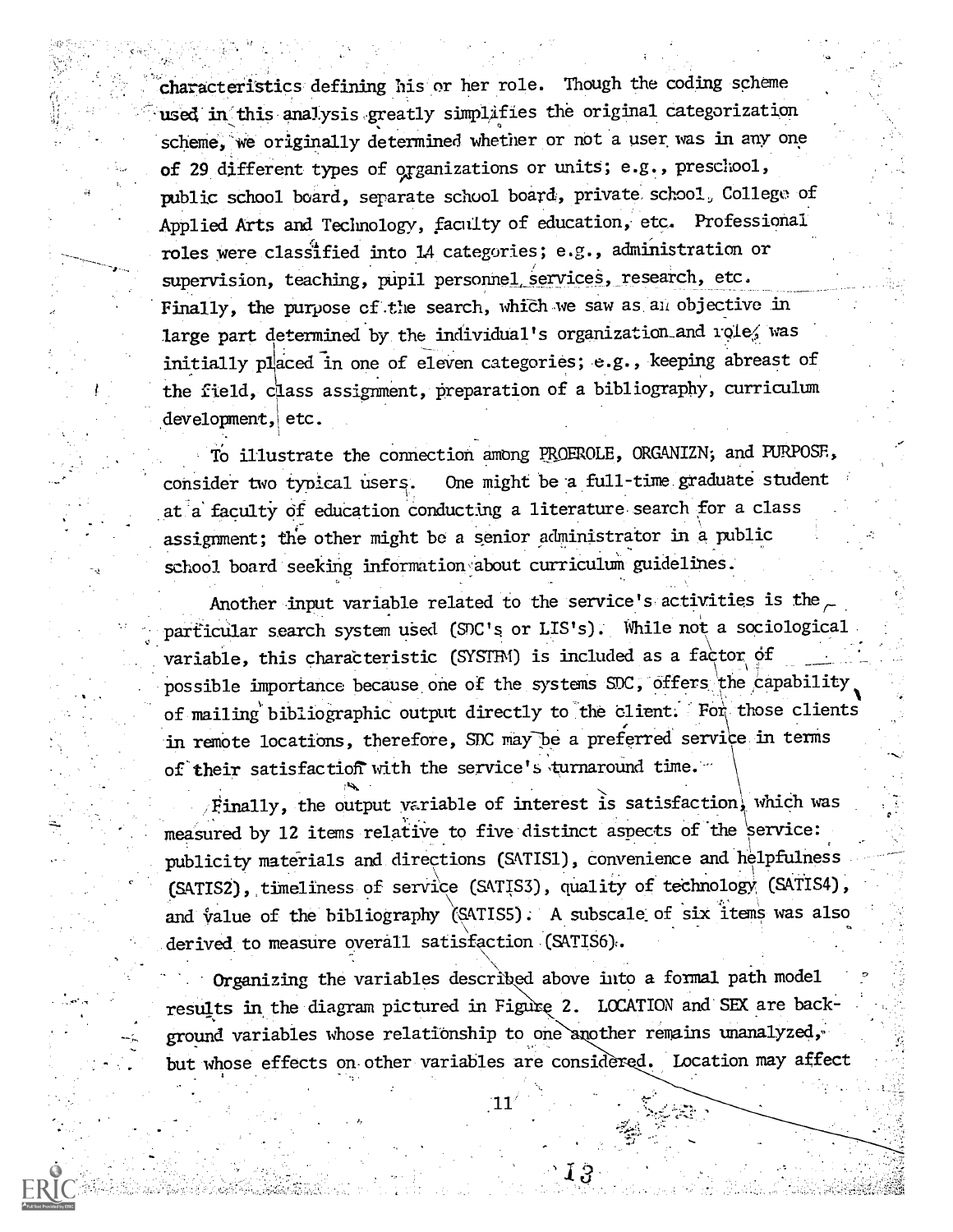satisfaction both directly and indirectly. One indirect path is through its influence on the system used. The second effect is via its influence on the type of organization from which the client comes. Sex, too, may affect satisfaction both directly and indirectly. The indirect effects may be through the type of organization or the individual's professional . role,

Organization Stands as a key intervening variable between the background variables and satisfaction, on which it may have a direct effect. However, it may also have indirect effects via the individual's professional role and the purpose of the search. Similarly, professional role may affect satisfaction directly or through the purpose of the search, while the latter variable is postulated to have only direct effects.

It may be noted that other paths than those noted are possible; 'however, we are including only those which seem logical given known relationships and the meaning of the variables. Thus, for example, we have omitted paths connecting, say SEX and SYSTEM. It should also be noted that where direct effects are suggested, these effects are residual to the effects through other variables. Thus, the path connecting organization and satisfaction represents the effect on satisfaction of the individual's organizational status after the effects of the person's professional, role and purpose in conducting the search have been removed. All residual variation which is not accounted for by any of the variables in the model is assumed to be caused by external variables, representedby the  $e_i$ 's.

The problem for this particular analysis, then, is to test the validity of the inferences about cause and effect relationships suggested by the path analysis model-depicted in Figure 2. While confirmation of the relationships described by the model does not prove the existence Of the implied causal, relationships; it would proyide evidence supporting their plausibility.

12

ન સ્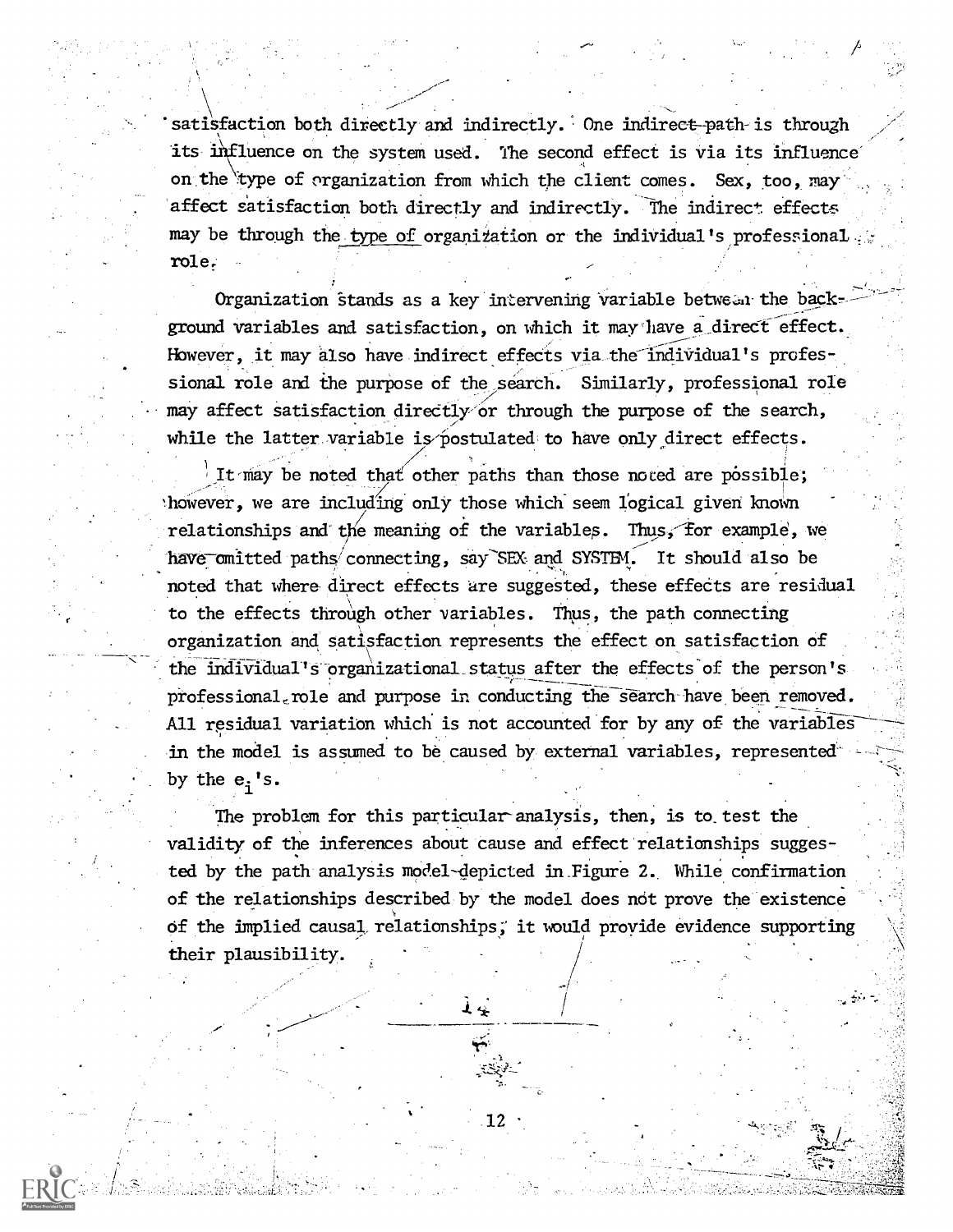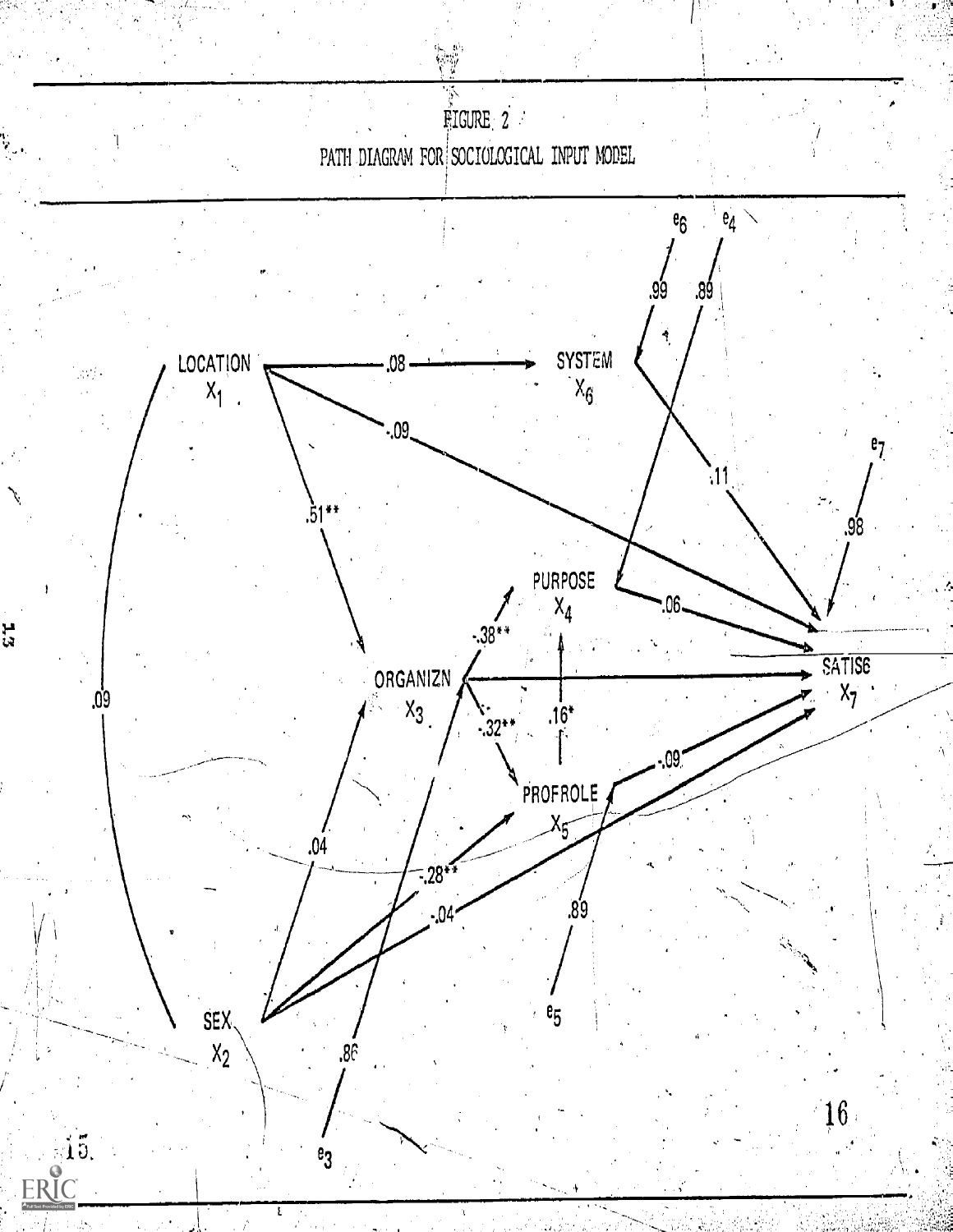## Findings

 $+p \sim .01$ 

<sup>5</sup>p < 05

Tn this section, we shall proceed from the general to the specific, presenting first the findings for the path analysis in which overall satisfaction (SATIS6) is the dependent or output variable, and then the results, for the five satisfaction subscales. Table 3 lists the correla tion coefficients, means, and standard deviations for the seven variables that appear in the path diagram in Figure,2. The means for the sociolo-- 'gical background variables need some interpretation since the variables . . themselves are dichotomies.

|                                                                                   | $X_1$               | $X_2$            | $X_3$             | $X_{4}$           | $-X_5$ .     | $X_6$                     | $X_7$ |
|-----------------------------------------------------------------------------------|---------------------|------------------|-------------------|-------------------|--------------|---------------------------|-------|
| $X_1$ LOCATION                                                                    |                     |                  |                   |                   |              |                           |       |
| $X_2$ SEX                                                                         | .095                |                  |                   |                   |              |                           |       |
| $X_3$ ORGANIZN                                                                    | $.511$ <sup>†</sup> | .087             |                   |                   |              |                           |       |
| $X_4$ PURPOSE - 430 <sup><sup>†</sup></sup> - 197 <sup>†</sup> - 434 <sup>†</sup> |                     |                  |                   |                   |              |                           |       |
| $X_5$ PROFROLE                                                                    |                     | $-135^5 - 309^+$ | $-.348^{\dagger}$ | $.294^{\dagger}$  |              |                           |       |
| $X_6$ SYSTEM - .093 .004                                                          |                     |                  |                   | $.007 - .059$     | .030         |                           |       |
| $X7$ SATIS6                                                                       | $-.050$             | $2 - 024$        |                   | $.053 \cdot .035$ | $^{*}$ -.081 | $\ddot{\phantom{0}}$ .094 |       |
|                                                                                   |                     |                  |                   |                   |              |                           |       |
| Mean                                                                              | .531                | .364             | .352              | .469              | .327         | $\cdot 154$               | 2.59  |
| Standard<br>Deviation                                                             | .501                | .483             | .479              | $\therefore$ 501  | .471         | $-362$                    | 0.37  |
| $N = 162$                                                                         |                     |                  | Ŋ.                |                   |              |                           |       |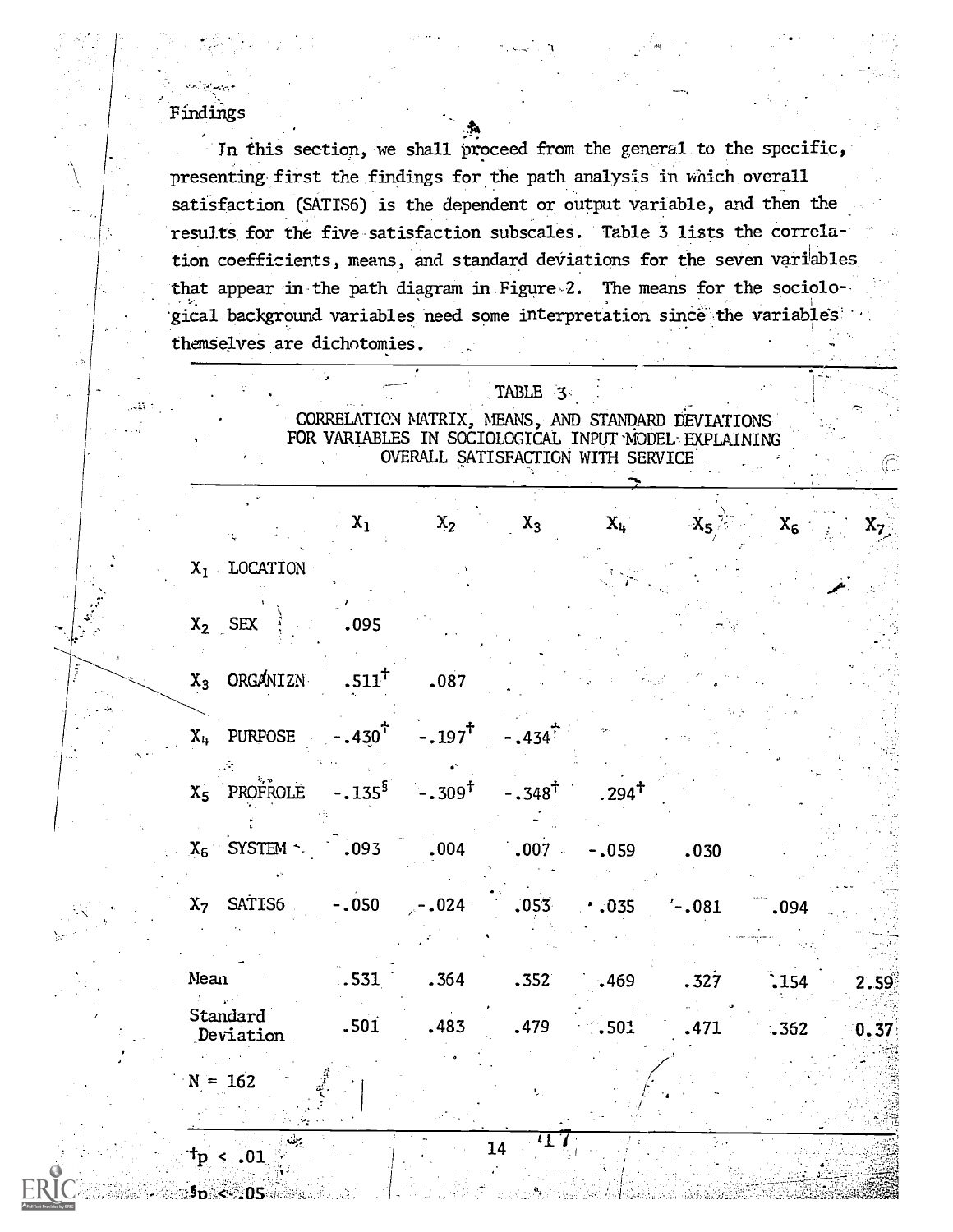The mean of .S3 for. LOCATION indicates that 53% of the users in the sample were from Metro Toronto and, conversely, that 47% were from outside Toronto. Similarly, the means for SEX, ORGANIZN, PURPOSE, PROFROLE, and SYSTEM can be interpreted in terms of percentages: 36% were students or staff at OISE: 47% of all searches were for professional as opposed to academic purposes; and 15% of all searches were conducted using SDC. The mean of 2.59 (on a scale from 1 to 3) for overall satisfaction indicates  $\overline{a}$ the average user was highly satisfied.

The zero-order correlations among the five sociological background" riables are seen, for the most part, to be statistically significant. In contrast, neither SYSTEM nor SATIS6, overall satisfaction, have any. statistically significant relationships with the other variables included in ,the° analysis.

The path analysis in Figure 2 shows that the pattern of correlations exhibited in the correlation matrix are present even when all of the. background variables are entered.

LCCATION has a very weak, non-significant positive correlation with SYSTFM, indicating that SDC was not used more often for clients distant from Toronto. Given the coding system, a negative relationship would have been indicated. Location has a non-significant negative correlation with satisfaction. What slight relationship there is would suggest greater satisfaction among those users outside the immediate metropolitan area where EISO is located. Finally, location does have a strong positive correlation with organization, confirming that most of OISE's staff and students who use the 'system are associated with the main campus in Toronto rather than one of its nine field centres.

SEX, the other prior variable contained in the path model in Figure 2 exhibits only one significant relationship, that with PROFROLE. This  $\sim$ relationship implies that EISO's women clients tend to hold non-administrative positions', and that its male clients tend-to hold administrative positions.,

At the next stage of analysis, ORGANIZN is seen to have significant relationships with both the purpose of the search (the negative path coefficient implies those outside OISE are more. likely to request searches for professional rather than academic purposes) and the professional role of the individual (the negative relationship implies that OISE users tend

15  $18.$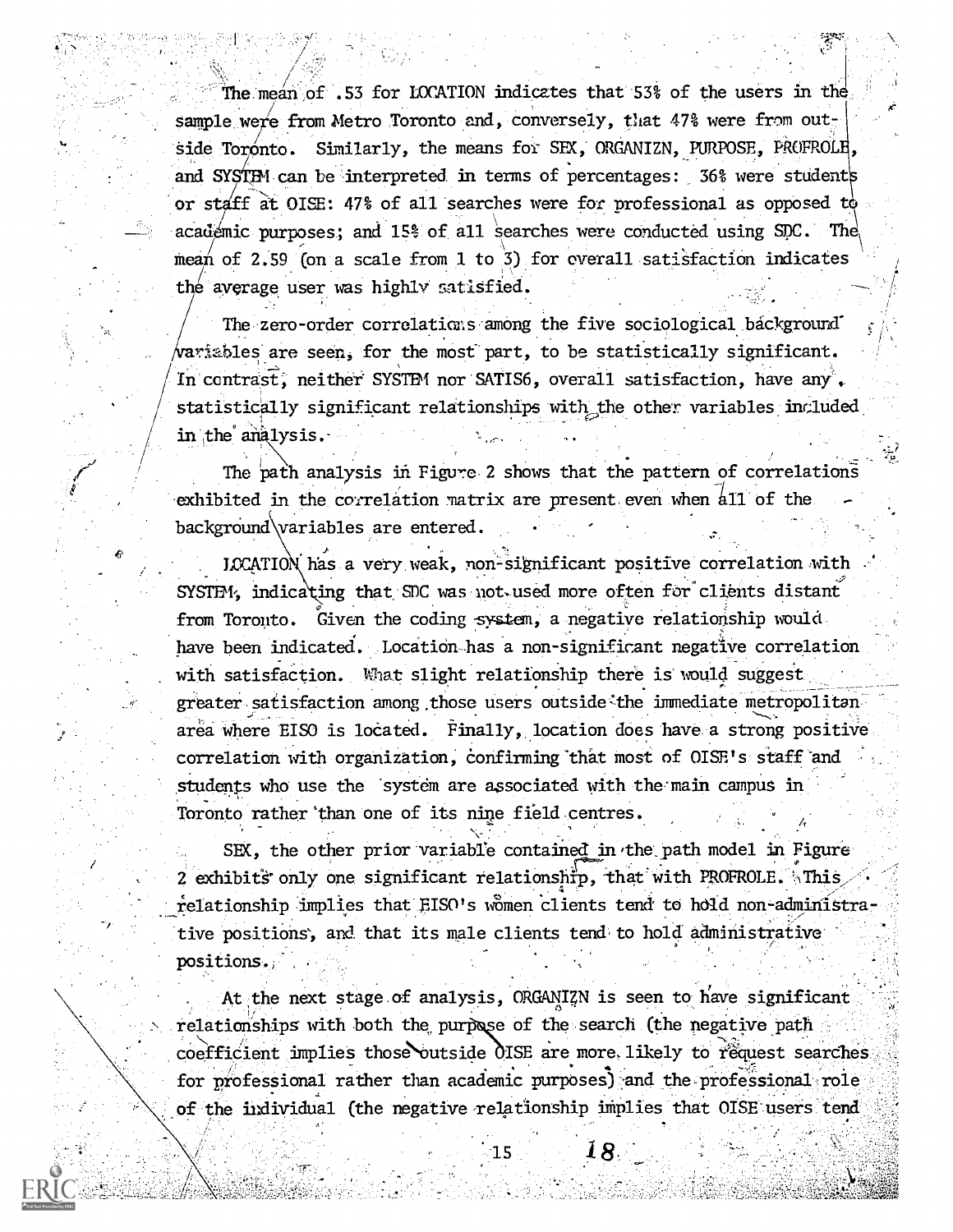|                           |           |                        |                     | Variable           |                |                      |                    |
|---------------------------|-----------|------------------------|---------------------|--------------------|----------------|----------------------|--------------------|
| Path                      | Statistic | SATIS1                 | SATIS2              | SATIS <sub>3</sub> | SATIS4         | SATIS5               | SATIS6             |
| LOCATION-SEX              | $T_{12}$  | ,11                    | $.16^{5}$           | $-.06$             | .11            | $\langle 08 \rangle$ | .09                |
| ORGANIZN-LOCATION<br>2.   | [23]      | $\sim$ 52 <sup>T</sup> | $55^{\mathrm{T}}$   | $-25$              | $4,70^{1}$     | $,48^{7}$            | $,51$ <sup>T</sup> |
| ORGANIZN-SEX<br>3.        | $p_{32}$  | .05                    | $.06$ .             | $-.01$             | -.04           | .04 <sub>°</sub>     | .04                |
| PURPOSE-ORGANIZN<br>4,    | $p_{43}$  | $-0.36^{\circ}$ .      | $-0.39^{+0.1}$      | $-0.36$            | $33^{\degree}$ | $-.34$ <sup>T</sup>  | - . 38!            |
| PURPOSE-PROFROLE<br>5. .  | $p_{45}$  | .11                    | $,15^5$             | $-.07.$            | .27            | .15                  | .16                |
| PROFROLE-SEX<br>δ.        | $p_{52}$  | $-.32^{\dagger}$       | $-.28^{+}$          | $-.425$            | $-.35^{\circ}$ | $-.31^{\dagger}$     | -.28†              |
| PROFROLE-ORGANIZN<br>7.   | P53       | $-.31^{\dagger}$       | $-.34$ <sup>†</sup> | $-0.39^{\dagger}$  | $33^{\dagger}$ | $-30^{\dagger}$      | $-0.32^{+0.1}$     |
| SYSTEM-LOCATION<br>8.     | $p_{61}$  | .06                    | $\cdot$ ,04         | .18                | .02            | .07                  | .08                |
| SATIS-LOCATION<br>9.      | $P_{71}$  | $\left  \cdot \right $ | .11                 | $\boldsymbol{.37}$ | .11            | $-0.23^{5}$          | $-0.09$            |
| SATIS-SEX<br>40,          | $p_{72}$  | .08                    | $\cdot$ - .05       | , 21<br>$b = 0$    | .11            | .02                  | $-.04.$            |
| SATIS-ORGANIZN<br>$11 -$  | $p_{73}$  | .03                    | .11                 | .06                | .07            | .04                  | 40                 |
| SATIS-PURPOSE<br>12.      | $p_{74}$  | $.18^{5}$              | .13                 | .19                | ,02            | $-08$                | .06                |
| 计编译<br>13. SATIS-PROFROLE | $p_{75}$  | $-08$                  | $-06$               | .31                | - 07           | ,03                  | - 09               |
| SATIS-SYSTEM<br>14.       | $p_{76}$  | .01                    | $.11 \cdot$         | $.07$ .            | $\mathbf{12}$  | :09                  | , 11               |
|                           |           | 171                    | 182                 | 32                 | 75             | 148                  | 162                |
|                           |           | 2.57                   | 2.77                | 2.41               | 2,51           | 2,32                 | 2.59               |
| S                         |           | :46.                   | .37/                | .43.               | $\cdot\,38$    | .56                  | ., 34              |

TABLE 4

d

Ť

 $\frac{15}{2}$  b  $\leq$  .05

 $\overline{9}$ 

ERIC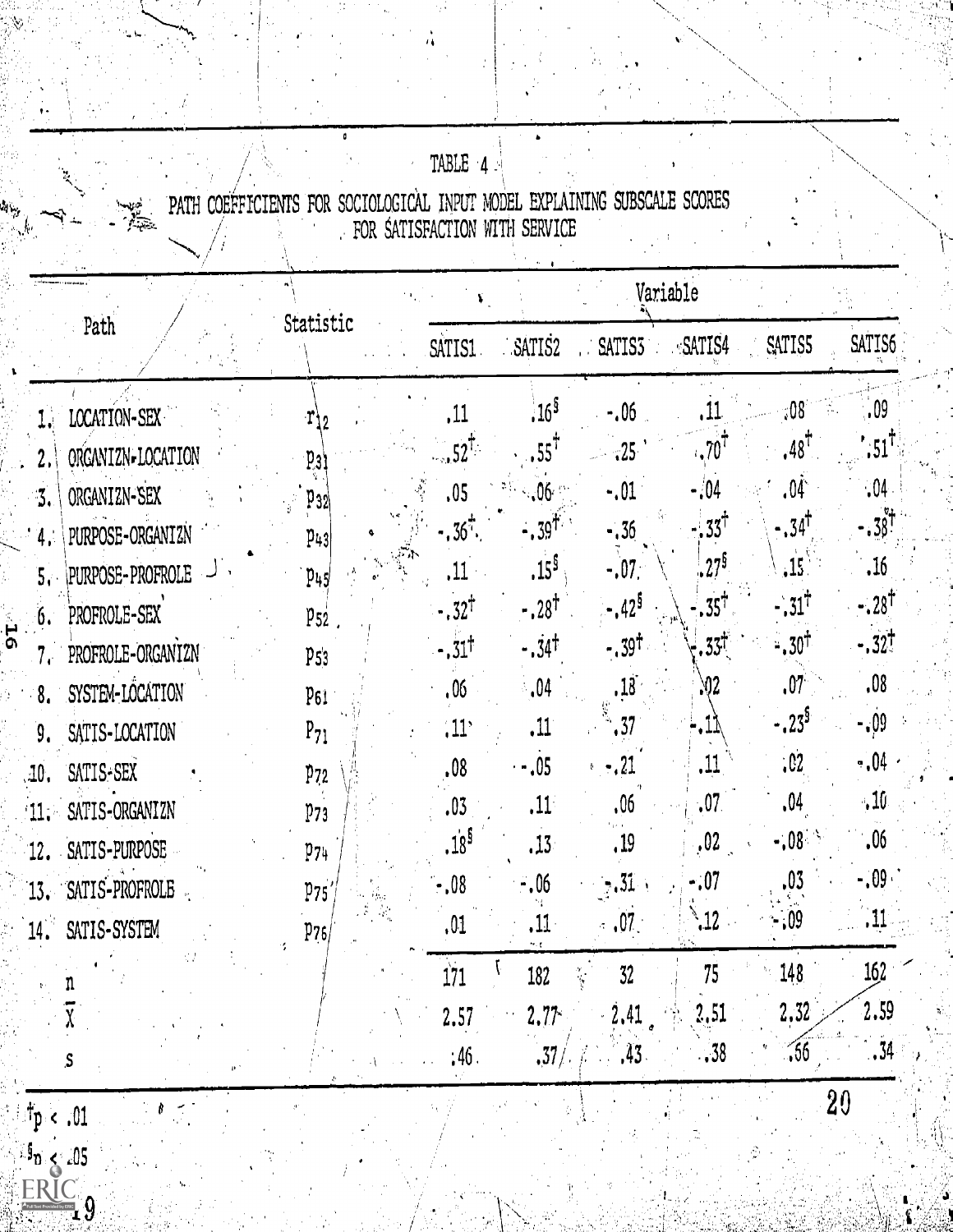not to be administrators, while professional clients tend to hold administrative positions). Finally, ORGANIZN has a residual positive effect on satisfaction, after the removal of effects due to SEX, LOCATION, PURPOSE AND PROFROLE

The last stage of the path diagram involves SYSTEM; PURPOSE, and PROFROLE. SYSTEM is seen to have no statistically significant effect on satisfaction. Similar conclusions hold for PURPOSE -academic and non-academic users are equally satisfied -- and PROFROLE administrators 'and non-administrators are equally satisfied.

Turning now to the path analyses for the satisfaction subscale reported in Table 4, we note that\_that pattern of path coefficients is very similar to that observed for overall satisfaction. In fact, all Coefficients not involving a satisfaction subscale are in fact estimates of the same coefficients reported under the preceding analysis.<br>They differ only because of the different sizes of the subsamples for which complete data were available.

Concentrating on the satisfaction subscales, we note two significant correlations. Since, among the 36 path coefficients,  $\epsilon$  would expect about this number to be/statistically significant at the .05 level by chance alone even when there were no real relationships, we should not place/ much weight upon them. The two paths we refer to are between PURPOSE and SATIS1, satisfaction with publicity materials and directions. This relationship would imply slightly greater satisfaction with these among users requesting searches for non-academic purposes. The second significant relationship between LOCATION and  $\text{SATISS}_2$  satisfaction with the value of the bibliography and materials, is negative. This would imply that users from outside are more satisfied with the end result of searches than  $are/$  those from inside Toronto.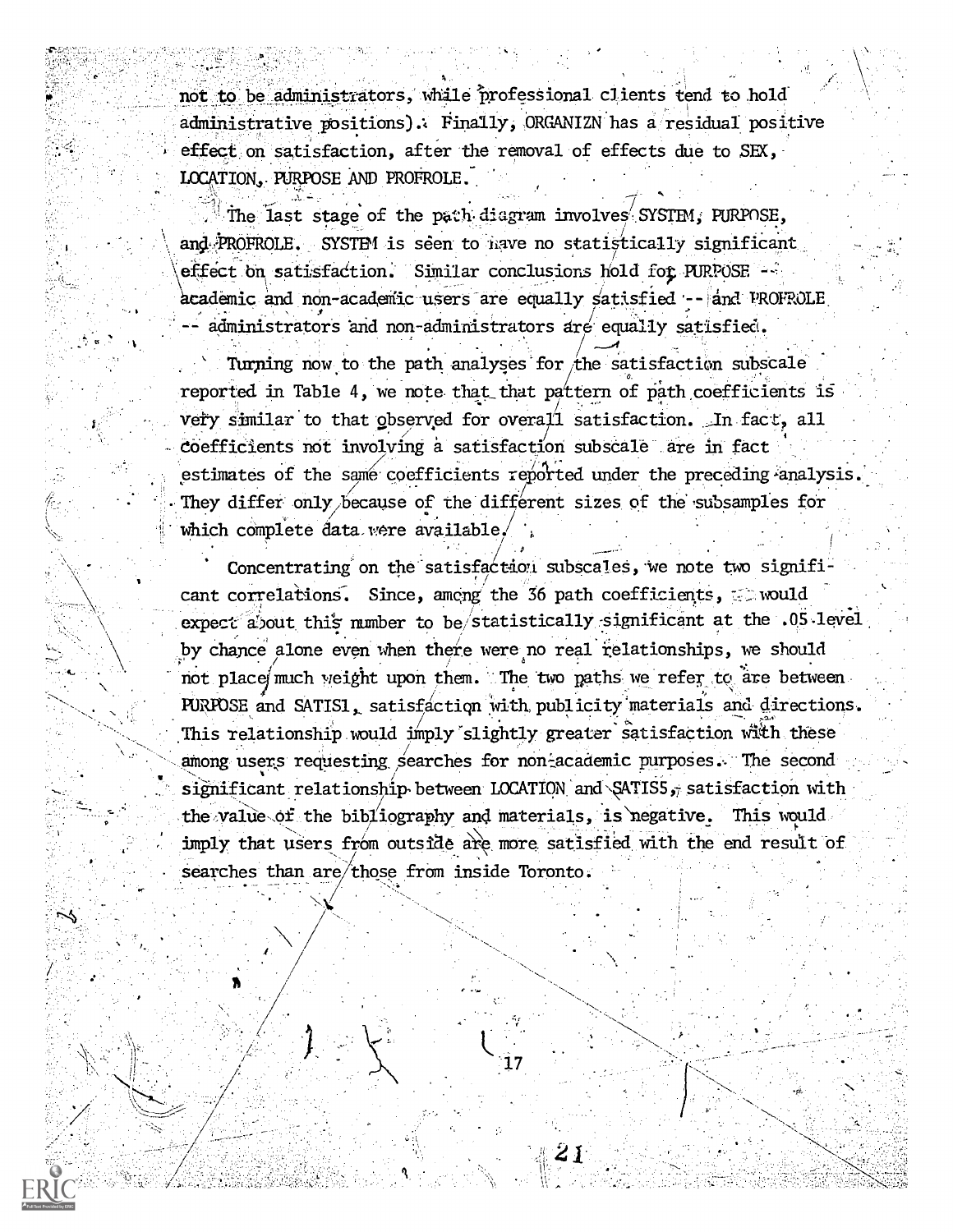## Conclusion

This path analysis shows that EISO has satisfied both of its major markets with squal effectiveness. One of these markets, the professional market, is composed especially of male administrators located throughout-Ontario. The other, academic market, is composed.  $\sim$ of students and academicians. This group has a higher percentage of women than the other, and is concentrated in Toronto, especially at QISE.

The fact that the sociol gical input model fails to explain. different levels of client satisfaction can be taken as mark of EISO's  $succes$ . Housed as it is in an academic library at OISE in Toronto, one would expect a tendency for it to serve its immediate constituency. best. The very lack of such a relationship indicates it has been successful in satisfying the needs of professional educators with equal effectiveness.

It should be emphasized that EISO is effective. The mean score for the clients' overall satisfaction was 2.6 on a three-point scale. The subscale means in Table 4 show that users are also highly satisfied with EISO's publicity materials and directions (SATIS1), its convenience and helpfulness (SATIS2), and the quality of its technology (SATIS4). The users reported a moderately high level of satisfaction on the remaining two subscales, timeliness of service (SATIS3) and the value of the bibliogra<sub>.</sub>hy and materials (SATIS5). Given that the timeliness of service was it part dependent on delivery of materials from EMS in the U.S., we can even discount, to some extent, one of these two.

The fact that the sociological input model has failed to explain different levels of satisfaction does not mean the small variation observed in these variables cannot be explained; there may be othermodels that are more effective at this task.

 $\boldsymbol{z}2$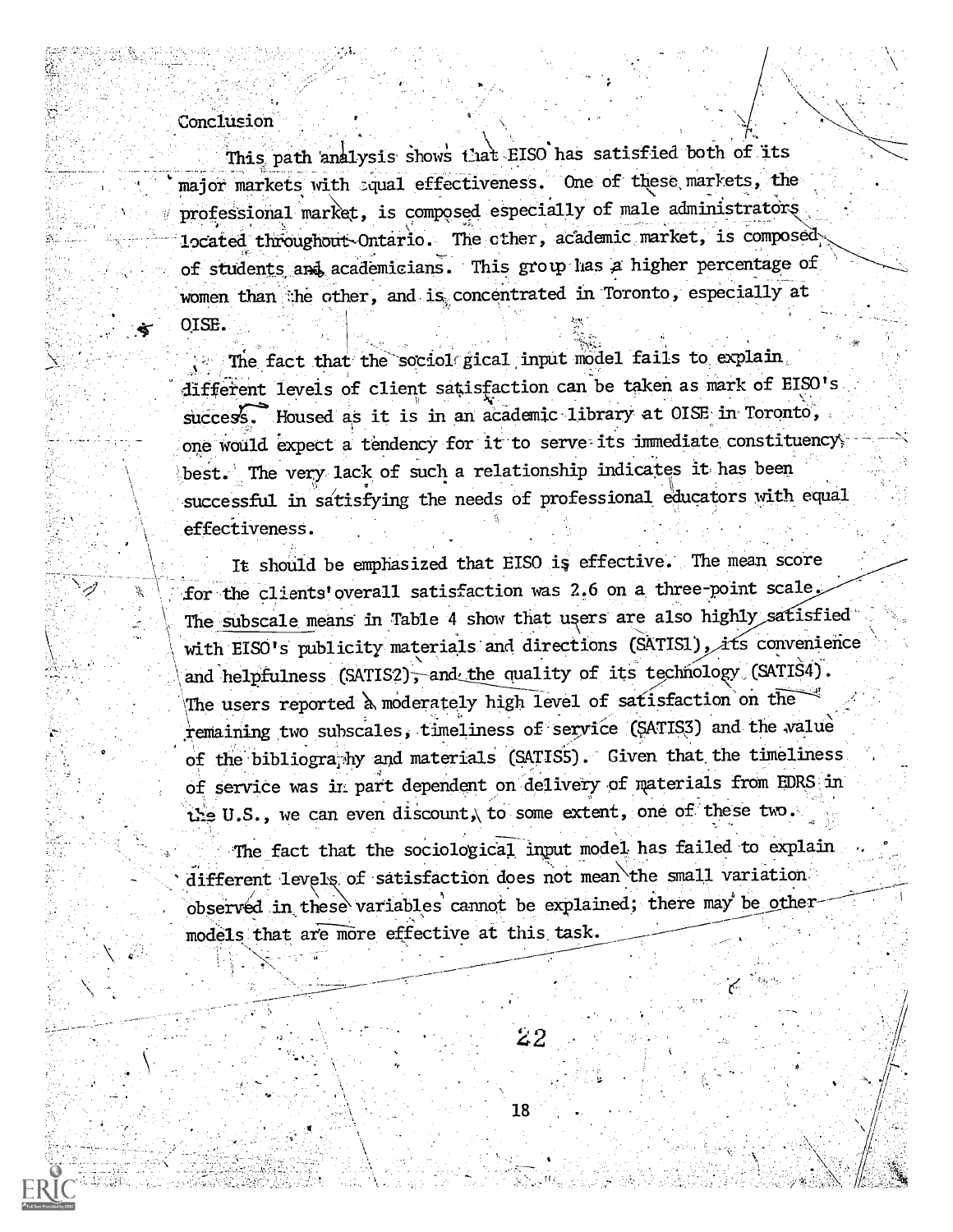## REFERENCES

Auster, Ethel, and Lawton, Stephen B. Educational Information System for Ontario. Interim Report: March 1975-February 1976. Report. to the Ontario Ministry of Educatica. Toronto: The Ontario Institute for Studies in Education, 1976. ON 00579

Brickley, Richard, and Trohoski, Carolyn V. The Evaluation of Educational Information Centers. Princeton, N.J.: ERIC Clearinghouse on Tests, Measurements, and Evaluation, 1974, 15 pp. (TM Report 34).

Cooper, Michael D., and DeWath, Nancy A. "The Effect of User Fees on the Cost of On-Line Searching in Libraries." Journal of Library Automation, 1977, 10(4), 304-319.

Goldberger, A.S. "On. Boudon's Method of Linear Causal Analysis." American Sociological Review, 1970, 35, 97-101.

Lancaster, F.W. 'MEDLARS: Report on the Evaluation of its Operating **Efficiency.**" American Documentation, April 1969, 20, 119-142.

Lawton; Stephen B. and Auster, Ethel. "A Systems Evaluation of the Educational Information System for Ontario." Journal of the American Society for Information Science. (Forthcoming January, 1979).

 $\sum_{i=1}^n\sum_{i=1}^n\sum_{j=1}^n\frac{1}{j!}\sum_{j=1}^n\frac{1}{j!}\sum_{j=1}^n\frac{1}{j!}\sum_{j=1}^n\frac{1}{j!}\sum_{j=1}^n\frac{1}{j!}\sum_{j=1}^n\frac{1}{j!}\sum_{j=1}^n\frac{1}{j!}\sum_{j=1}^n\frac{1}{j!}\sum_{j=1}^n\frac{1}{j!}\sum_{j=1}^n\frac{1}{j!}\sum_{j=1}^n\frac{1}{j!}\sum_{j=1}^n\frac{1}{j!}\sum_{j=1}^n\$ Nie, Norman H., *et al. `Statistical Package for the Social Sciences*  $(SPSS)$ . 2nd ed. New York, N.Y.: McGraw-Hill, 1975, 383-397.

Wax, David M., A Handbook for the Introduction of On-Line Bibliographic Search Services into Academic Libraries. Washington,  $D.C.:$ Association of Research Libraries, June 1976.